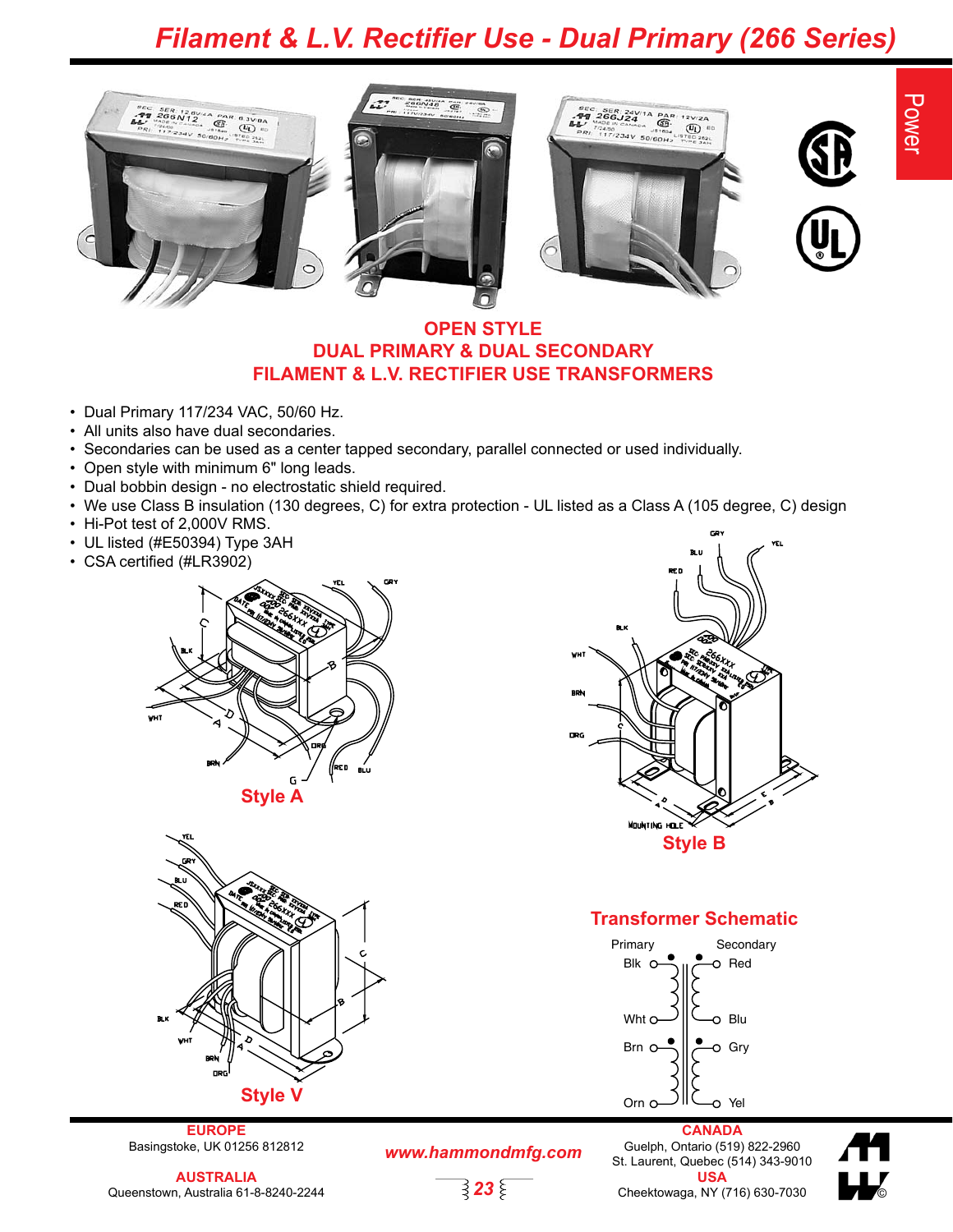## *Filament & L.V. Rectifier Use - Dual Primary (266 Series)*

Dual Primary 117/234 VAC - 50/60 Hz.

| Part No.      | <b>Size</b>    | <b>Secondary VAC (RMS)</b> |                 | Mtg.         |      |      | Dimensions (Inches) |      |                              | Mtg.        | Weight |
|---------------|----------------|----------------------------|-----------------|--------------|------|------|---------------------|------|------------------------------|-------------|--------|
|               | (VA)           | Series (C.T.)              | <b>Parallel</b> | <b>Style</b> | A    | в    | C                   | D    | E                            | Hole        | lbs.   |
| 266M2         | 7.5            | 2.5V @ 3A                  | 1.25V @ 6A      | Α            | 2.82 | 1.69 | 1.69                | 2.38 | $\overline{\phantom{a}}$     | 0.187       | 0.76   |
| <b>266M5</b>  | 15             | 5V @ 3A                    | 2.5V @ 6A       | Α            | 3.25 | 2.06 | 2.00                | 2.81 | $\overline{\phantom{a}}$     | 0.187       | 1.06   |
| <b>266F6</b>  | 1.89           | 6.3V @ 0.3A                | 3.15V @ 0.6A    | Α            | 2.06 | 1.38 | 1.25                | 1.75 | $\overline{\phantom{a}}$     | 0.187       | 0.20   |
| <b>266GB6</b> | 3.78           | 6.3V @ 0.6A                | 3.15V @ 1.2A    | Α            | 2.38 | 1.48 | 1.43                | 2.00 | $\overline{\phantom{a}}$     | 0.187       | 0.40   |
| 266J6         | 6.3            | 6.3V @ 1A                  | 3.15V @ 2A      | Α            | 2.81 | 1.60 | 1.68                | 2.38 | $\overline{\phantom{a}}$     | 0.187       | 0.70   |
| 266JB6        | 7.6            | 6.3V @ 1.2A                | 3.15V @ 2.4A    | Α            | 2.82 | 1.69 | 1.69                | 2.38 | $\qquad \qquad -$            | 0.187       | 0.70   |
| 266L6         | 12.6           | 6.3V @ 2A                  | 3.15V @ 4A      | Α            | 3.25 | 2.06 | 2.00                | 2.81 | $\overline{\phantom{a}}$     | 0.187       | 0.87   |
| <b>266M6</b>  | 18.9           | $6.3V$ @ 3A                | 3.15V @ 6A      | Α            | 3.25 | 2.06 | 2.00                | 2.81 | $\overline{\phantom{a}}$     | 0.187       | 1.15   |
| <b>266PA6</b> | 37.8           | $6.3V$ @ 6A                | 3.15V @ 12A     | Α            | 4.00 | 2.25 | 2.62                | 3.56 | $\overline{\phantom{a}}$     | 0.187       | 1.04   |
| <b>266S6</b>  | 63             | $6.3V$ @ 10A               | 3.15V @ 20A     | Α            | 4.00 | 2.47 | 2.62                | 3.56 | $\overline{\phantom{a}}$     | 0.187       | 2.60   |
| <b>266V6B</b> | 126            | 6.3V @ 20A                 | 3.15V @ 40A     | В            | 3.13 | 3.56 | 3.81                | 2.50 | 3.00                         | .203 x .375 | 6.40   |
| 266G9         | 4.5            | 9V @ 0.5A                  | 4.5V @ 1A       | Α            | 2.38 | 1.48 | 1.43                | 2.00 | $\overline{\phantom{a}}$     | 0.187       | 0.40   |
| 266E12        | 1.8            | 12V @ 0.15A                | 6V @ 0.3A       | Α            | 2.06 | 1.22 | 1.25                | 1.75 | $\overline{\phantom{a}}$     | 0.187       | 0.28   |
| 266F12B       | 3.6            | 12V @ 0.3A                 | 6V @ 0.6A       | Α            | 2.38 | 1.48 | 1.43                | 2.00 | $\overline{\phantom{a}}$     | 0.187       | 0.40   |
| 266F12C       | 4.2            | 12V @ 0.35A                | 6V @ 0.7A       | Α            | 2.38 | 1.48 | 1.43                | 2.00 | $\overline{\phantom{a}}$     | 0.187       | 0.40   |
| 266GD12       | 8.4            | 12V @ 0.7A                 | 6V @ 1.4A       | Α            | 2.82 | 1.69 | 1.69                | 2.38 | $\overline{\phantom{a}}$     | 0.187       | 0.76   |
| 266JA12       | 12             | 12V @ 1A                   | 6V @ 2A         | V            | 2.88 | 1.73 | 2.37                | 2.38 | $\overline{\phantom{a}}$     | 0.187       | 1.00   |
| 266JB12       | 14.4           | 12V @ 1.2A                 | 6V @ 2.4A       | A            | 3.25 | 2.06 | 2.00                | 2.81 | $\overline{\phantom{a}}$     | 0.187       | 1.00   |
| 266LA12       | 24             | 12V @ 2A                   | 6V @ 4A         | V            | 3.13 | 1.97 | 2.75                | 2.81 | $\overline{\phantom{a}}$     | 0.187       | 1.60   |
| 266N12B       | 48             | 12V @ 4A                   | 6V @ 8A         | Α            | 4.00 | 2.21 | 2.62                | 3.56 | $\overline{\phantom{a}}$     | 0.187       | 2.50   |
| 266PA12       | 72             | 12V @ 6A                   | 6V @ 12A        | Α            | 4.03 | 2.50 | 2.63                | 3.56 | $\blacksquare$               | 0.187       | 2.63   |
| 266F12        | 3.78           | 12.6V @ 0.3A               | 6.3V @ 0.6A     | Α            | 2.38 | 1.50 | 1.45                | 2.00 | $\overline{\phantom{a}}$     | 0.187       | 0.40   |
| 266G12        | 6.3            | 12.6V @ 0.5A               | 6.3V @ 1A       | A            | 2.81 | 1.60 | 1.68                | 2.38 | $\overline{\phantom{0}}$     | 0.187       | 0.60   |
| 266J12        | 12.6           | 12.6V @ 1A                 | 6.3V @ 2A       | Α            | 3.25 | 1.75 | 2.00                | 2.81 | $\overline{\phantom{a}}$     | 0.187       | 1.00   |
| 266K12        | 18.9           | 12.6V @ 1.5A               | 6.3V @ 3A       | Α            | 3.25 | 2.06 | 2.00                | 2.81 | $\overline{\phantom{a}}$     | 0.187       | 1.15   |
| 266L12B       | 25.2           | 12.6V @ 2A                 | 6.3V @ 4A       | V            | 3.13 | 1.97 | 2.75                | 2.81 | $\overline{\phantom{0}}$     | 0.187       | 1.60   |
| 266L12        | 31.5           | 12.6V @ 2.5A               | 6.3V @ 5A       | A            | 3.69 | 2.20 | 2.31                | 3.13 | $\overline{\phantom{a}}$     | 0.187       | 1.00   |
| 266M12        | 38             | 12.6V @ 3A                 | 6.3V @ 6A       | Α            | 3.69 | 2.31 | 2.31                | 3.13 | $\overline{\phantom{a}}$     | 0.187       | 1.60   |
| 266N12        | 50.4           | 12.6V @ 4A                 | 6.3V @ 8A       | А            | 4.00 | 2.40 | 2.62                | 3.56 | $\overline{\phantom{0}}$     | 0.187       | 2.69   |
| 266G14        | 7              | 14V @ 0.5A                 | 7V @ 1A         | Α            | 2.81 | 1.60 | 1.68                | 2.38 | $\overline{\phantom{0}}$     | 0.187       | 0.60   |
| 266J14        | 14             | 14V @ 1A                   | 7V @ 2A         | Α            | 3.25 | 2.06 | 2.00                | 2.81 | $\overline{\phantom{a}}$     | 0.187       | 1.20   |
| 266L14        | 28             | 14V @ 2A                   | 7V @ 4A         | Α            | 3.69 | 2.00 | 2.31                | 3.13 | $\overline{\phantom{a}}$     | 0.187       | 1.63   |
| 266PA14       | 84             | 14V @ 6A                   | 7V @ 12A        | B            | 2.81 | 2.85 | 3.44                | 2.25 | 2.38                         | .203 x .375 | 4.00   |
| 266G16        | 8              | 16V @ 0.5A                 | 8V @ 1A         | Α            | 2.81 | 1.60 | 1.68                | 2.38 | $\overline{\phantom{a}}$     | 0.187       | 0.78   |
| 266J16        | 16             | 16V @ 1A                   | 8V @ 2A         | Α            | 3.25 | 1.90 | 2.00                | 2.81 | $\qquad \qquad -$            | 0.187       | 1.20   |
| 266L16        | 35.2           | 16V @ 2.2A                 | 8V @ 4.4A       | Α            | 3.69 | 2.20 | 2.35                | 3.13 | $\overline{\phantom{a}}$     | 0.187       | 1.90   |
| 266M16        | 48             | 16V @ 3A                   | 8V @6A          | Α            | 4.00 | 2.30 | 2.62                | 3.56 | $\overline{\phantom{a}}$     | 0.187       | 2.50   |
| 266K18        | 27             | 18V @ 1.5A                 | 9V @ 3A         | Α            | 3.69 | 1.97 | 2.31                | 3.13 | $\overline{\phantom{a}}$     | 0.187       | 1.58   |
| 266M18        | 54             | 18V @ 3A                   | 9V @ 6A         | Α            | 4.03 | 2.50 | 2.63                | 3.56 |                              | 0.187       | 2.68   |
| 266P18        | 90             | 18V @ 5A                   | 9V @ 10A        | B            | 2.81 | 3.06 | 3.41                | 2.25 | 2.50                         | .203 x .375 | 3.90   |
| 266F20        | 6              | 20V @ 0.3A                 | 10V @ 0.6A      | Α            | 2.81 | 1.60 | 1.68                | 2.38 | $\overline{\phantom{a}}$     | 0.187       | 0.60   |
| 266G20        | 10             | 20V @ 0.5A                 | 10V @ 1A        | V            | 2.88 | 1.90 | 2.37                | 2.38 | $\qquad \qquad \blacksquare$ | 0.187       | 1.00   |
| 266L20        | 40             | 20V @ 2A                   | 10V @ 4A        | Α            | 4.00 | 2.25 | 2.62                | 3.56 | $\qquad \qquad \blacksquare$ | 0.187       | 2.63   |
| 266M20        | 60             | 20V @ 3A                   | 10V @ 6A        | Α            | 4.03 | 2.50 | 2.63                | 3.26 | $\overline{\phantom{a}}$     | 0.187       | 2.68   |
| <b>266C24</b> | $\overline{c}$ | 24V @ 0.085A               | 12V @ 0.17A     | Α            | 2.06 | 1.38 | 1.19                | 1.75 | $\overline{\phantom{a}}$     | 0.187       | 0.28   |
| 266EA24       | 4.8            | 24V @ 0.2A                 | 12V @ 0.4A      | Α            | 2.38 | 1.60 | 1.45                | 2.00 | $\overline{\phantom{a}}$     | 0.187       | 0.45   |
| 266F24        | 7.2            | 24V @ 0.3A                 | 12V @ 0.6A      | Α            | 2.81 | 1.60 | 1.68                | 2.38 | $\overline{\phantom{a}}$     | 0.187       | 0.60   |
| 266FB24       | 9.6            | 24V @ 0.4A                 | 12V @ 0.8A      | Α            | 2.82 | 1.69 | 1.69                | 2.38 | $\overline{\phantom{a}}$     | 0.187       | 0.75   |
| 266G24        | 12             | 24V @ 0.5A                 | 12V @ 1A        | V            | 2.88 | 1.90 | 2.37                | 2.38 | $\overline{\phantom{a}}$     | 0.187       | 1.00   |
| 266GD24       | 16.8           | 24V @ 0.7A                 | 12V @ 1.4A      | Α            | 3.25 | 2.06 | 2.00                | 2.81 | $\qquad \qquad \blacksquare$ | 0.187       | 1.15   |
| 266J24        | 24             | 24V @ 1A                   | 12V @ 2A        | V            | 3.13 | 2.00 | 2.75                | 2.81 | $\overline{\phantom{a}}$     | 0.187       | 1.60   |
| 266L24        | 48             | 24V @ 2A                   | 12V @ 4A        | V            | 3.56 | 2.25 | 3.12                | 3.13 | $\overline{\phantom{a}}$     | 0.187       | 2.25   |
| 266M24        | 72             | 24V @ 3A                   | 12V @ 6A        | Α            | 4.03 | 2.50 | 2.63                | 3.56 | $\overline{\phantom{a}}$     | 0.187       | 2.68   |
| 266N24        | 96             | 24V @ 4A                   | 12V @ 8A        | B            | 2.81 | 3.06 | 3.38                | 2.25 | 2.50                         | .203 x .375 | 4.40   |
| 266P24        | 120            | 24V @ 5A                   | 12V @ 10A       | В            | 3.13 | 2.86 | 3.81                | 2.50 | 2.50                         | .203 x .375 | 5.20   |



**CANADA** Guelph, Ontario (519) 822-2960 St. Laurent, Quebec (514) 343-9010 **USA** © Cheektowaga, NY (716) 630-7030

#### *www.hammondmfg.com*

*24*

**EUROPE** Basingstoke, UK 01256 812812

**AUSTRALIA** Queenstown, Australia 61-8-8240-2244